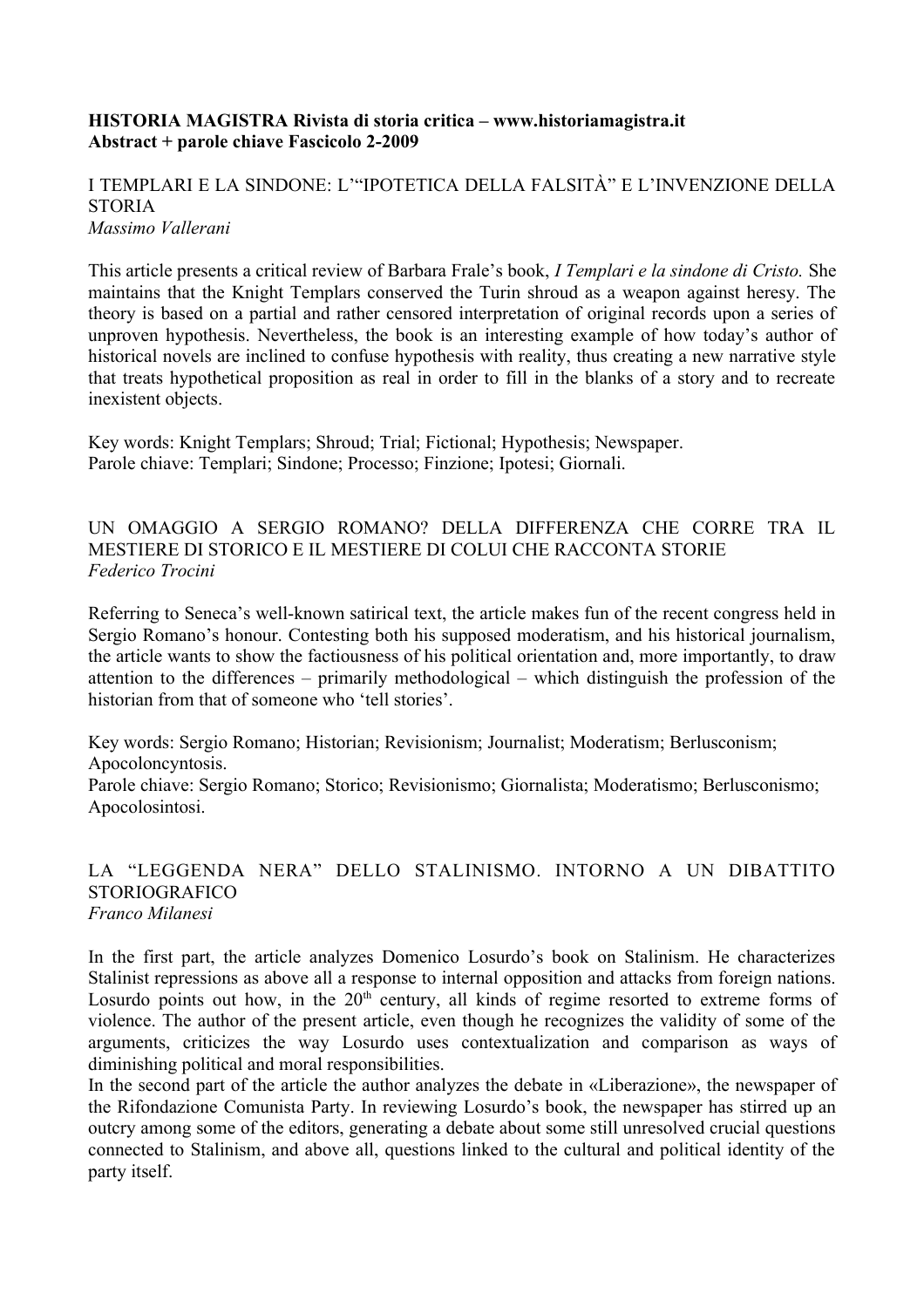Key words: Stalinism; Domenico Losurdo; Communism; Rifondazione Comunista; «Liberazione»; Historical Comparison.

Parole chiave: Stalinismo; Domenico Losurdo; Comunismo; Partito della Rifondazione Comunista; «Liberazione»; Comparazione.

# TOPONOMASTICA NOSTALGICA. IL CASO GRANBASSI A TRIESTE *Claudio Venza*

The "Granbassi Case" exploded in Trieste after the decision of the Communal council to re-name a public space in his honour. The honour of being a "fascist hero". Mario Granbassi (1907-1939) was a journalist of the «Piccolo», a local newspaper, but above all a propagandist of the fascist regime. He conducted a fortuitous radio transmission, in the early thirties, *"Mastro Remo"* aimed at children and young adults and founded a specialized weekly magazine.

He died in Spain as a volunteer fighting on Franco's side and was awarded, not only the gold metal, but also the name of the street. A street that in 1946 resumed it's ancient name; that of Samuel Romanin, an historian wantingly canceled by the racial laws for being "non-arian".

This past year has seen this continual controversy tighten between the council and the opponents who have written several letters and articles, organized press conferences and rallies in the contested site. The site consists of steps dedicated to Giuseppe Revere, a Trieste born jewish Mazzini follower.

Key words: Granbassi; Trieste; the Racial Laws, Toponymic, Fascism, Spanish Civil War. Parole chiave: Granbassi; Trieste; Leggi razziali, Toponomastica, Fascismo, Guerra civile spagnola.

# TRA SICILIA E AMERICA: GLI "SCAPPATI" DI COSA NOSTRA *Alessandra Dino*

Territorial control is one of the most important elements for the survival of the mafia. It is an obligated path to be able to obtain and control economic activities and to penetrate into all profitable sectors. Without territorial control it is impossible to control voters and without it all relationship with politics wither and die. It is within the territory where the imposition of "pizzo" (protection money) and extortion are planned against businesses and firms, this impeding presence is also the cause in which citizens and families find themselves submitted to violence, the abuse of power and, if not only, to a limitation to their sphere of action.

Telling the story about the *scappati* is to explain how, by their use of violence, *Cosa Nostra* has taken away from the State its lawful supremacy over large parts of the national territory. They planned the removal or deportation, under the threat of death, of entire families connected to the mafia. This story began in 1890 and is yet to be finished. The *scappati* migrated to the USA during the second mafia war and today they would like to come back to Palermo. However, not all agree with this possibility. The Sicilian mafia is in a critical position and if these refugees return it could produce a drastic and unexpected change in its leadership. Reading the *pizzini* (small notes of mafia members), analyzing these sources, reconstructing scenarios makes it is easy to image what could happen if they returned: a new bloody conflict among mafia families.

Key words: Cosa Nostra; Territorial Control, Transnational Crime; Maxi-Trial, Mafia Wars; *The Scappati.*

Parole chiave: Cosa nostra; Controllo del territorio; Crimine transnazionale; Maxiprocesso; Guerre di mafia, *Scappati.*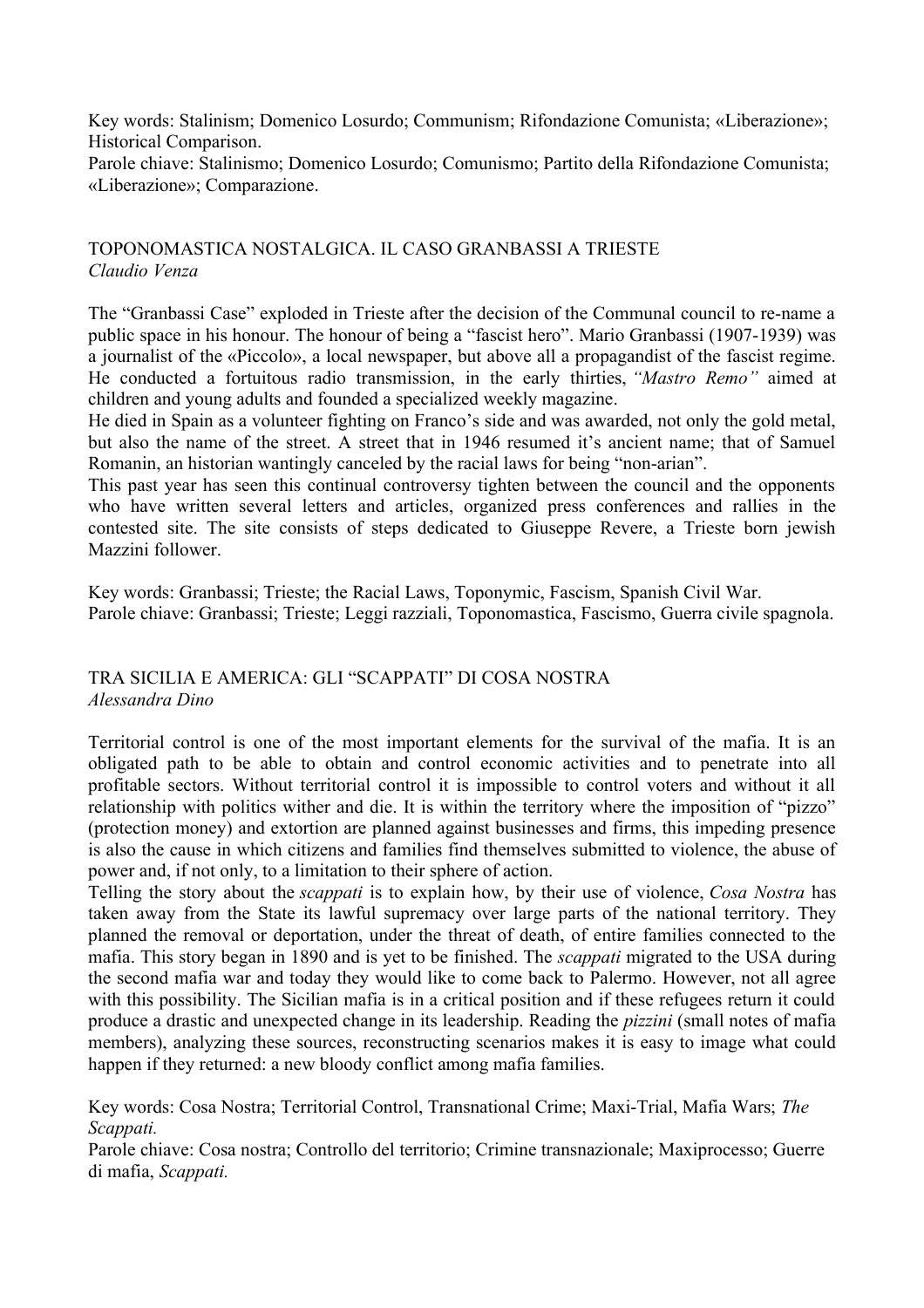#### REINVENTANDO LA RIVOLUZIONE. LA TRADIZIONE KHOMEINISTA E IL DIBATTITO SULLA DEMOCRAZIA IN IRAN *Paola Rivetti*

Over the last thirty years, a constant work of reinvention of its revolutionary tradition has allowed the Islamic Republic of Iran to survive. The porosity of the institutional system and the flexibility of its revolutionary ideology have given way to the emergence of an intellectual debate which has become increasingly concerned about the question of democracy. The historiography is divided on the features of this debate and the reasons which have lead to its development. The author argues that the origin of the democratic discourse lies neither in the appropriation of the Western Liberal model; nor in a deviation from the revolutionary ideology, but rather in an original reinterpretation of the latter. The article explores the essence and the contents of the debate, taking into account its potentials and limits.

Key words: Iran; Democracy; Debate; Revolution; Reformism; Reinvention. Parole chiave: Iran; Democrazia; Dibattito; Rivoluzione; Riformismo; Reinvenzione.

## "DIETRO UN MURO DI FERRO". UN REPORTAGE DAI TERRITORI *Alberto Guasco*

This is a reportage of last August's journey into the West Bank, it speaks about the "iron wall" in which, in 1923, Zeew Jabotinsky – father of the right- wing Revisionists-Zionists movement – considered necessary to confine the arabic population.

It speaks of the cities and villages: Aboud, Qalqilya, Taybeh, Ramallah, Bir Zeit, Betlemme, At-Tuwani and Hebron. Of meetings with its people: Michel Sabbah, the patriarch of Jerusalem; priests from Aboud, Taybeh and Gaza; doctors at the Palestinian Melchite Embrodery Center; violinist at Ramallah's music school Al Kamandjati; theologians at the Al-Liqa Center; nuns at the Bethlehem Charitas Baby Hospital, and ordinary families from Bethlehem and Jerusalem.

It pretend only to be a direct encounter with the faces and voices of the Palestinian people.

Key words: West Bank; Wall; Check Point; Jerusalem; Water; Olive Trees. Parole chiave: West Bank; Muro; Check point; Gerusalemme; Acqua, Ulivi.

#### L'ETICA E LE DOMANDE DELLO STORICO: BRONISLAW BACZKO *Michel Porret*

What meaning has the Enlightenment in the relationship to modernity and progress of the human spirit? This question is the main theme of the historiographic work of Bronislaw Baczko, whose thought is revisited by Michel Porret in the short introductory essay to the article of the polish intellectual. Porret captures the central essence of Baczko's work, in which he recognizes in the century of Voltaire the roots of modern political thought. Through his studies of intellectual, cultural and political history of the eighteenth century, the polish historian renewed the way of interpreting the heritage of the Enlightenment. In fact, he causes a break with the historiographic tradition by emphasizing that the symbolic, philosophical and legal apparatus that the French Revolution of 1789 inherited from the Enlightenment, is the premise to the invention of democracy. Porret highlights Baczko's interpretation of this cultural and political project beginning with Rousseau's criticism of eighteenth century's thought and society. The Genevan philosopher provided cultural, linguistic and political tools to the Revolution, which, in turn, elaborated a new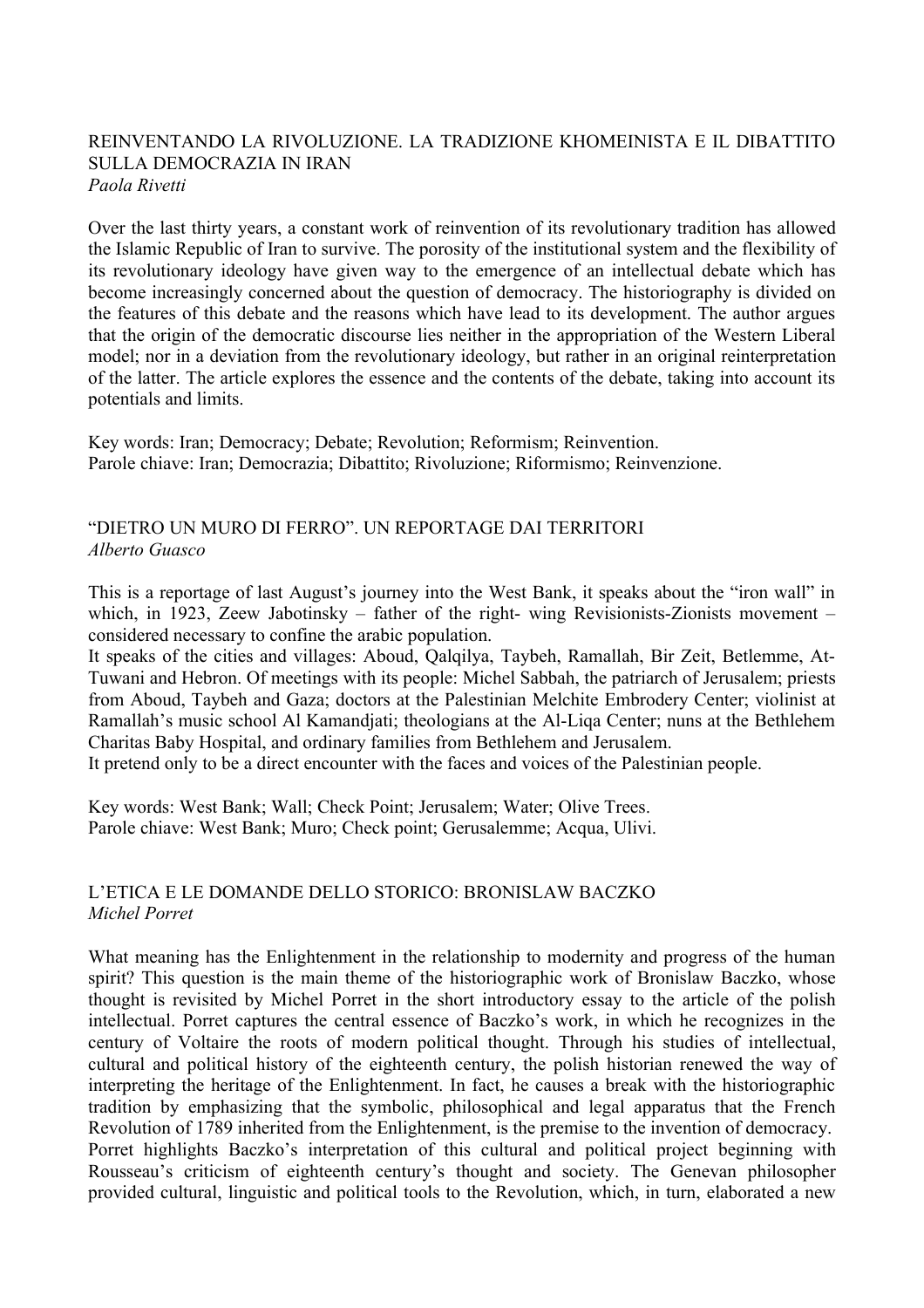political language through the dialect between «exercise of power» and «collective imagination». According to Porret, from this «imagination» that intertwines politics and society and represents its power through symbolic spaces such as Panthéon and other monuments, Baczko conceived the idea of utopia as «mental horizon» that gives meaning to the expectations of the community and which imposes on democracy its continuing institutional reform.

The conclusions of Porret tend to emphasize that the polish historian is not disenchanted towards the moral responsibilities of those who make history. According to Baczko, to examine «modern political myths», born with the Enlightenment, means to give meaning to «our democratic culture rooted in our egalitarian imagination» and to the ethical role of the historian.

Key words: The Enlightenment; Rousseau; Revolution; Progress; Modernity; Utopia; Imagination; Democracy.

Parole chiave: Illuminismo; Rousseau; Rivoluzione; Progresso; Modernità; Utopia; Immaginario; Democrazia.

## LA RESPONSABILITÀ MORALE DELLO STORICO *Bronislaw Baczko*

Historical knowledge is tied in a thousand ways to the anxieties, conflicts, to antinomies and to the demand of our era. It is in the name of our present that interrogates the past. It possesses a degree of expressive character: voicing the present where one is born and lives. So, therefore, the historian is not an impartial and static observer of the past and the ever-dominate present. He must remain in the perspective of the present-day and the historical moment in which he lives. But «present» is ever really finished. One might think that no moral code is consistent with the principle of relativity of knowledge that the researcher is inevitably partial and runs the risk of deformation and ideological sublimation. It may also be that history has taken a far too long function of *magistra vitae* in social awareness. It does not seem to arouse any distrust towards our time. In fact, the disproportion between the anonymous «fate» on one side – the decisions bearing on the existence of humanity and its future destiny – and, on the other hand, the possibility of individual action is today such that history seem pointless for the rationalization of the present. The attitude towards historical knowledge is also influenced by the fact that it is a subject far too easy to exploit and manipulate by power and propaganda, penalizing values often variable and contradictory. The historical-humanist has often been reduced to the role of technical – propagandist. In his research, he cannot make «partial» choices between true and false. The awareness of the relativity of values and of their variability over time, does not change anything in the absolute moral character of historical research. The total moral responsibility of the historian cannot be relieved by anyone. An historian, precisely, must explore the past to get to the truth; he is morally obligated and has no right to falsify.

Key words: Present; Pass; Historical Knowledge; «To Be A Historian», Responsibility, Relativism, Moral Code.

Parole chiave: Presente; Passato; Conoscenza storica; «Essere uno storico», Responsabilità, Relativismo, Codice morale.

#### LA GUERRA DEI MATTI. UNA RICERCA SU UN MANICOMIO DI PROVINCIA *Massimo Tornabene*

Beyond the sum of the deaths and of the economic damages caused by war, war accounting has always shown little regard to the mental health traumas caused by these events. And yet many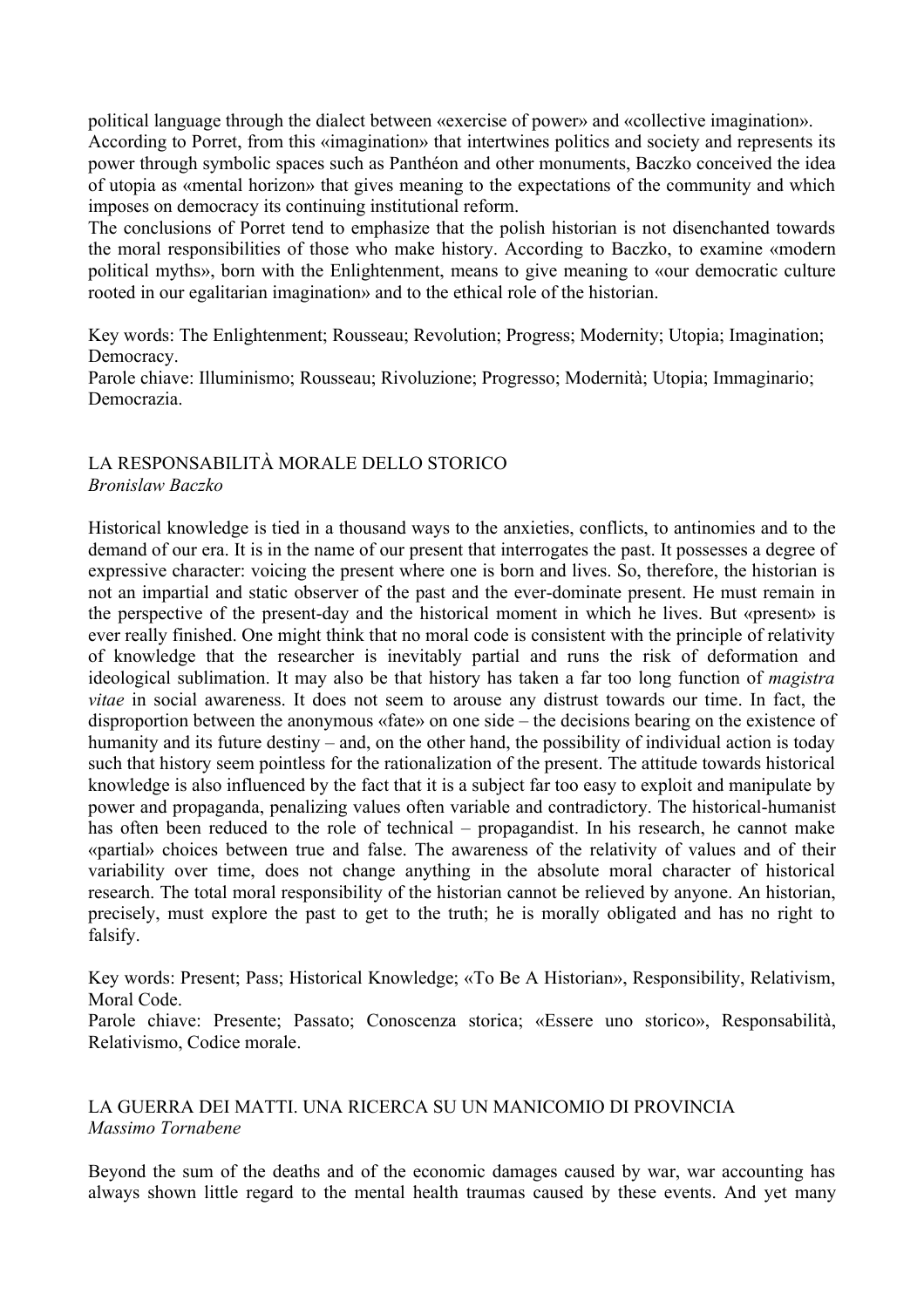research studies, based both on the major nineteen century conflicts and on the more recent ones, show that the psychic traumas provoked by war can persist with their victims often for many decades. My specific research took into consideration the patients of the Neuropsychiatric Hospital of Racconigi, between 1938 and 1974. This mental hospital hosted psychiatric patients from the Cuneo Province during this specific period. More than 2,500 cases have been taken into consideration of which hundreds were soldiers and civilian committed to this hospital after taking part directly in war actions or as victims of war actions, namely soldiers coming back from the Russian military campaign and civilian survivors of the Bove's slaughter.

This research has been possible thanks to the noteworthy helpfulness of the sanitary institution that maintains the medical records of this hospital, including individual case files containing medical documents, public acts and private letters. These historical sources, scarcely used in research, have allowed me to look into the human and cultural atmosphere of the time and to analyze the complexity of the power relations among patients, their relatives, public authorities and medical doctors.

Key words: War; Mental Traumas; Psychiatric Hospital; Medical Records, Soldiers, Civilians. Parole chiave: Guerra, Traumi mentali, Ospedale psichiatrico; Cartelle cliniche; Soldati.

## MATERIALI D'OFFICINA. UN PROGETTO ARCHIVISTICO E STORIOGRAFICO SU UNO SCIOPERO IN UN PAESE DOVE NON SI SCIOPERA *Nelly Valsangiacomo*

The FFS Cargo strike in Bellinzona lasted thirty-three days between March and April 2008. It was the point of departure for a project focusing on both present time history and on a shared historical event.

The work consisted in the creation of a specific archive, in the indexing and analysis of audiovisual documents, and in the gathering of direct testimonies. All this allowed the research team to reflect on the methodological aspects linked to the creation of 'real-time archives' and the conservation of data from heterogeneous sources (including the web and sms text message), as well as on the specifics and difficulties inherent to studying the history of the present.

Beyond the analysis of specific local event and, generally speaking, of the new strategies employed during workers' claims and strikes, the project aims at investigating the possibility of keeping a direct contact between protagonists and the building of their 'history'.

Key words: Workers' Movements; Strike; History of the Present Time; Shared Historical Event; Archives, Identity.

Parole chiave: Movimento operaio; Sciopero, Storia del presente; Storia partecipata; Archivi; Identità.

## IL ROMANZO (STORICO) COME METAFORA (DEL PRESENTE). CONSIDERAZIONI SU FORMA LETTERARIA E RICERCA STORICA *Giuseppe Panella*

The historical novel was born in England in the 1800,s by Sir Walter Scott and was immediately emulated with success in all of Europe, the fundamental idea tha sustained this type of novel was to depict make-believe characters in authentic and verifiable historical contexts. Alessandro Manzoni, the author of one Italy's most significant historical novels, *I Promessi sposi (The Betrothed),* wrote in one of his literary essays dedicated to the subject (*About historical novels – or, in general, about writings mixed with history and invention*) that he rejected the possibility that there was any artistic